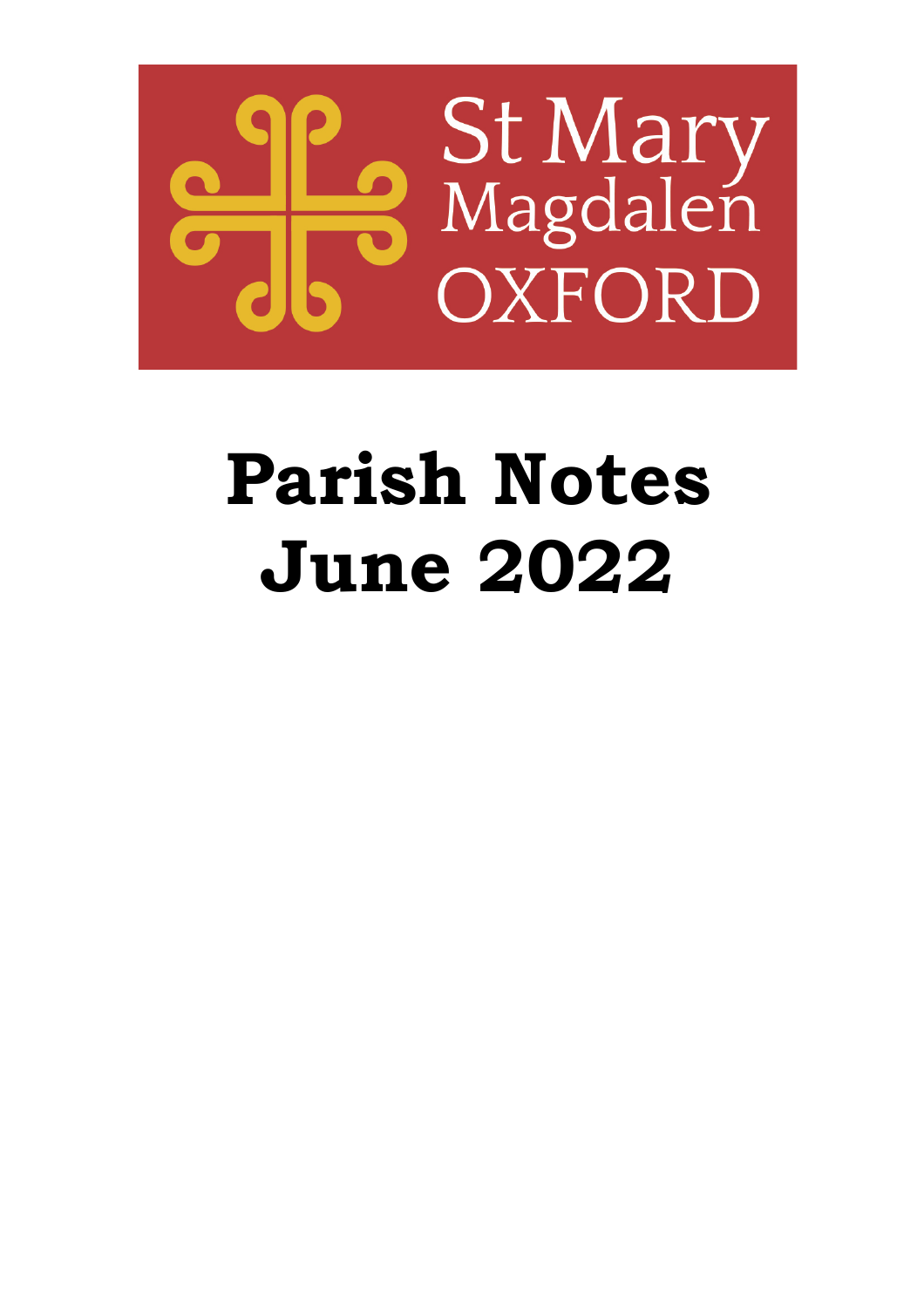## **Services:**

### **Sundays**

8am, 5.30pm: Said Mass 10.30am: High Mass

#### **Monday to Saturday**

12.15pm, 6.00pm: Said Mass

#### **Monday to Friday**

8.15am: Morning Prayer 5.40pm: Evening Prayer

#### **Confessions**

A priest is available to hear confessions after the 12.15 Mass.

Other times by appointment with Fr Peter or Fr Stephen

#### **Baptism, Confirmation, Marriage**

By appointment with the Parish Priest

# **Parish Clergy:**

The Reverend Canon Dr Peter Groves Telephone: 01865 247836 peter.groves@theology.ox.ac.uk

**\***

The Reverend Stephen Hearn fatherhearn@icloud.com

**\***

The Reverend Esther Brazil Telephone: 078964 60905 marymagscurate@gmail.com

**\***

#### **Parish Administrator**

Mrs Suzie Engela admin@stmarymagdalenoxford.org.uk

#### **Find us online**

www.stmarymagdalenoxford.org.uk Twitter: @marymagsoxford Facebook: /stmarymagdalen.oxford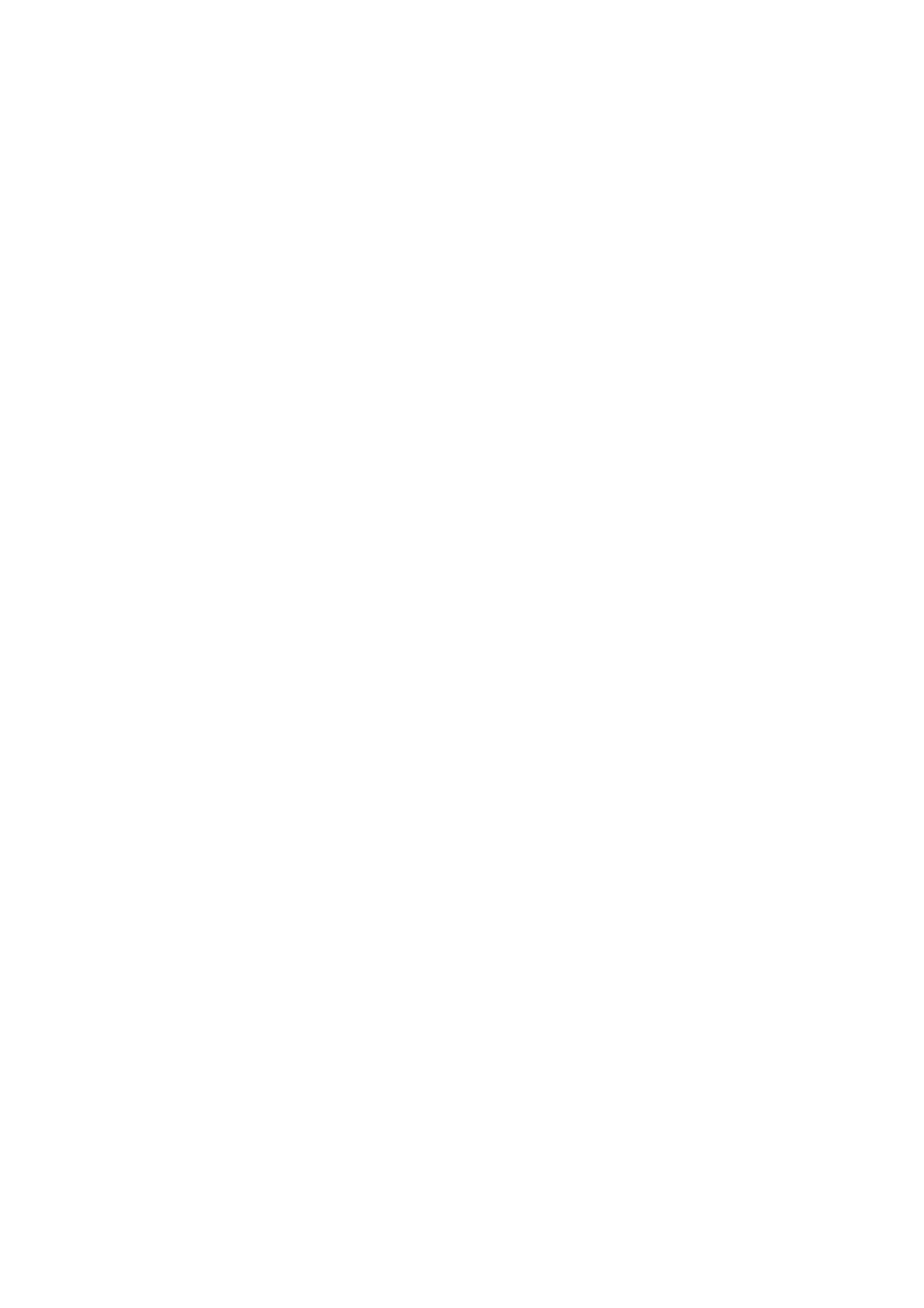### **Events**

#### **Platinum Jubilee 5th June**

On Pentecost Sunday the 5th of June, the Jubilee celebrations will be marked in church with a solemn Te Deum at the end of the High Mass, followed by the singing of the national anthem.

#### **First Communions 12th June**

On Sunday the 12th of June, Trinity Sunday, three members of our children's church will make their First Communion.

#### **Corpus Christi 16th June**

On Thursday the 16th of June we will join our friends at Pusey House and St Barnabas, Jericho for a celebration of the Feast of Corpus Christi. 6.30pm High Mass at Pusey House with The Rt Revd Richard Chartres, followed by procession to St Barnabas, Jericho for Benediction.

#### **Bible Study**

We continue with our study of Romans this month, with two concurrent bible study groups running online. Dates and times are below.

Wednesday, 6.30-7.30pm: June 1st, 8th, 15th, 22nd, 29th Saturday, 10.00-11.30am: June 4th, 18th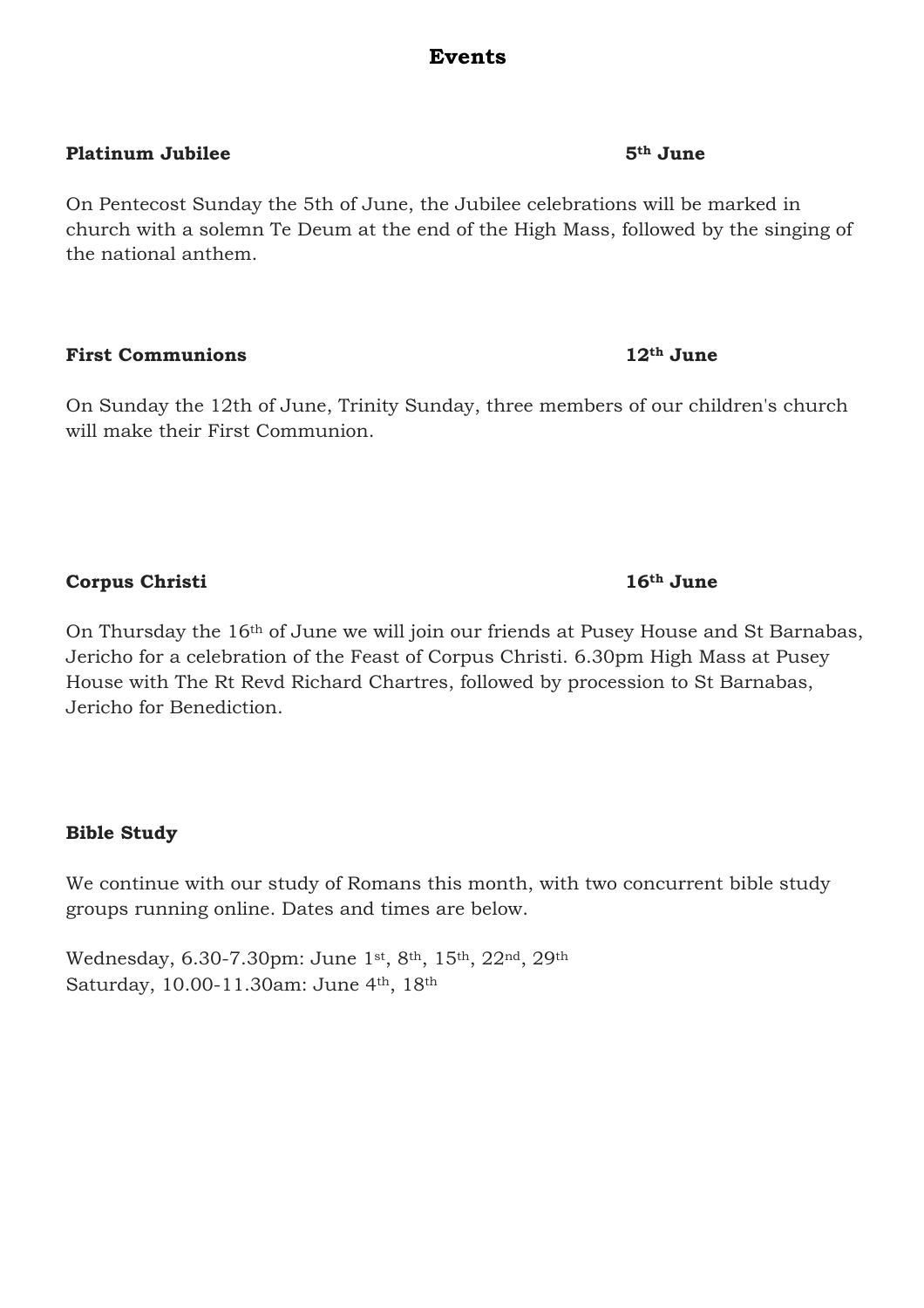## **Notices**

#### **Petertide Ordinations**

We are hosting the Oxford Area priests' ordinations at St Mary Magdalen's on the afternoon of Sunday the 26th of June at 3pm. Three other current curates from the Oxford area will be ordained along with Mthr Esther to the sacred priesthood. Please pray for her, for Matthew, Luke, and Joanna, and for all to be ordained this coming Petertide.

Jonathan Roberts and Francesca Vernon will shortly complete theological college and be ordained to the diaconate. Jonathan will be serving his curacy in Leominster in the Hereford Diocese, and Francesca in Milton Keynes, in our own Diocese.

Also shortly to be ordained from our congregation is Tatiana Kalveks, who will be serving her title at Greenwich, in the Diocese of Southwark.

#### **First Mass**

Mthr Esther will offer the Holy Sacrifice of the Mass for the first time on Tuesday, the 28th of June, at 7.30pm. The traditional first blessings will be offered after mass. All are welcome. Please come and support Mthr Esther on this, the most important day of her ministry so far.

#### **Annual Parochial Church Meeting**

Nigel Timms and Deborah Vorhies were elected as Churchwardens at our APCM in May, and Veronica West-Harling and Nancy-Jane Rucker were newly elected to the PCC; Charl Engela, Gareth Jones, and Susan Purver were re-elected for a further term.

#### **Student Group**

There is no student group on the  $7<sup>th</sup>$  of June. On the  $14<sup>th</sup>$  of June we will hold a games evening at the Vicarage.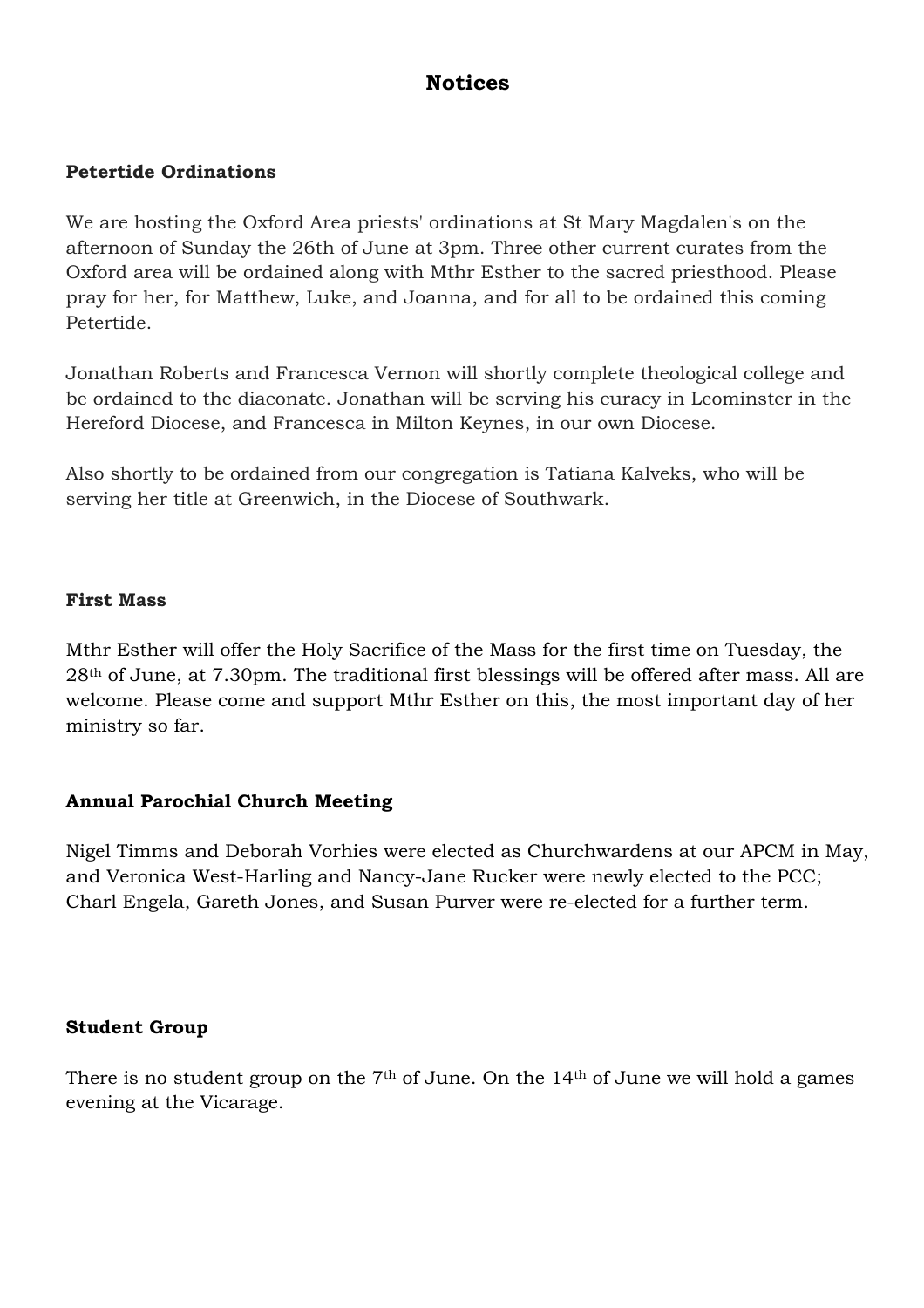#### **APCM 2022**

#### **Vicar's report**

Our last annual parochial meeting took place only eight months ago. Our last apm which was anything like normal took place three years ago. A lot has happened since, most obviously the trauma of the pandemic, trauma which has yet fully to pass. On a personal note, I am aware that I was absent for several of the last twelve months, and this time last year I was laid up at home unable to walk, having recently come out of hospital.

I remain tremendously grateful to all the people who make St Mary Magdalen's what it is. Thanks are due to Helen our outgoing churchwarden, who certainly didn't sign up for everything which has been thrown at us these last two years. Nigel her colleague has been a rock of generous support, and we are very thankful for Deborah who is stepping into Helen's shoes. The clergy team continue faithfully to offer the holy sacrifice at our altars and to give so much of themselves to our community. Special mention should be made of Fr Stephen who has filled so many roles for us in recent times, and of course of our curate Mthr Esther whose first year in orders has presented many challenges, all of which she has overcome with grace, efficiency and warmth.

All of you listening to me now play your various parts in our worship and witness. The profound joy of our Holy Week and Easter celebrations is a reminder to us all that God's love has not and cannot go away, and that our task as a church remains as ever to give of our best in love for God and for neighbour. The glories of our music and liturgy must always be accompanied by the strength of our community life and our willingness to welcome young and old through our doors and into our hearts.

There are challenges ahead of us: our day to day management and organization needs to improve, and we look forward to welcoming a new parish administrator in the form of our own Suzie Engela, a longstanding member of this church and a very experienced professional to the role. Our building, site and fabric will always be a call on our time and resources. We will need to raise money to meet immediate needs, and we must also look ahead to a time when we can make better and more accessible use of our churchyard as a gift to the city which surrounds it. Conversations with the local authorities and the Oxford Preservation Trust are at an early stage but there are some promising ideas in the mix.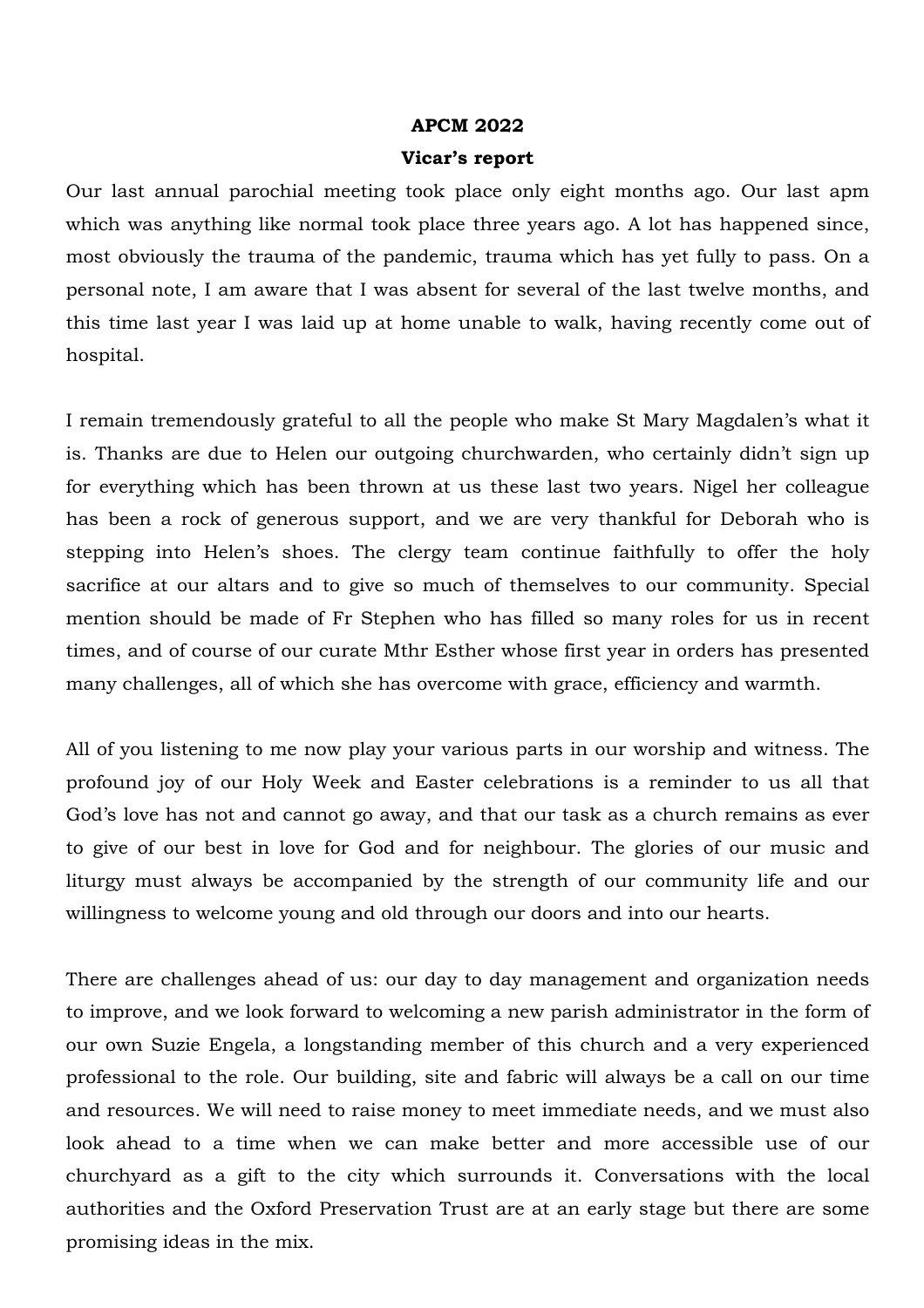An obvious effect of the pandemic on churches everywhere has been the reduction of what we might call the volunteer base. Our community has a very rapid turnover, largely because we are so fortunate to welcome so many students and young academics who are not in Oxford for ever. This is a blessing but it also places a demand, to make sure the burden of our ministry is being shared and that we do not rely on the same few people to provide everything which we take for granted. We will be having a little push in this regard over the next few months – we need altar servers, flower arrangers, people to read the lesson, people to manage the building, people to teach our children, people to lead study groups and fellowship. And very much more.

Most pressingly, we do need to tackle the question of our closed doors. Whilst it is good that we are currently open three times a day for worship, it is not good that we are closed at other times to the many visitors who would like to step inside or pass through. Of course security, safety and good stewardship are issues. But it ought not to be beyond us to put together a team of volunteers to sit in the building, at least two at any one time, so that it can be open every afternoon, for example. Again, this will be a matter to pick up in the coming months.

Last week we said farewell to a great stalwart of our community, Alan Palmer, who had not been able to be with us physically for quite some time. His passing was a reminder that the life of Mary Mags goes very far beyond these walls and even this city. In the same month we have welcomed to new members to baptism, both from families who are already a hugely valued part of our church life. The period since we returned to unrestricted worship has seen growth, and it needs to continue to see it. This is the clear responsibility of us all. And I don't mean, to produce babies, nice and important as that is.

In the coming weeks, there will be no clearer sign of God's blessing on this church than our hosting of the ordinations to the priesthood of four current deacons, including our own Mthr Esther. I am not sure St Mary Magdalen's has ever hosted an ordination before. It certainly has not done so in the last century. What a joy it will be to celebrate the gift of priesthood – to women and to men – and then to rejoice in that priesthood as Mthr Esther celebrates her first mass. We are almost a thousand years old, and it has taken time to get to this point. But as much as we celebrate and value our tradition, we are and must be forward looking. Unlike the Duke of Plaza Toro, our Lord Jesus Christ does not lead from behind.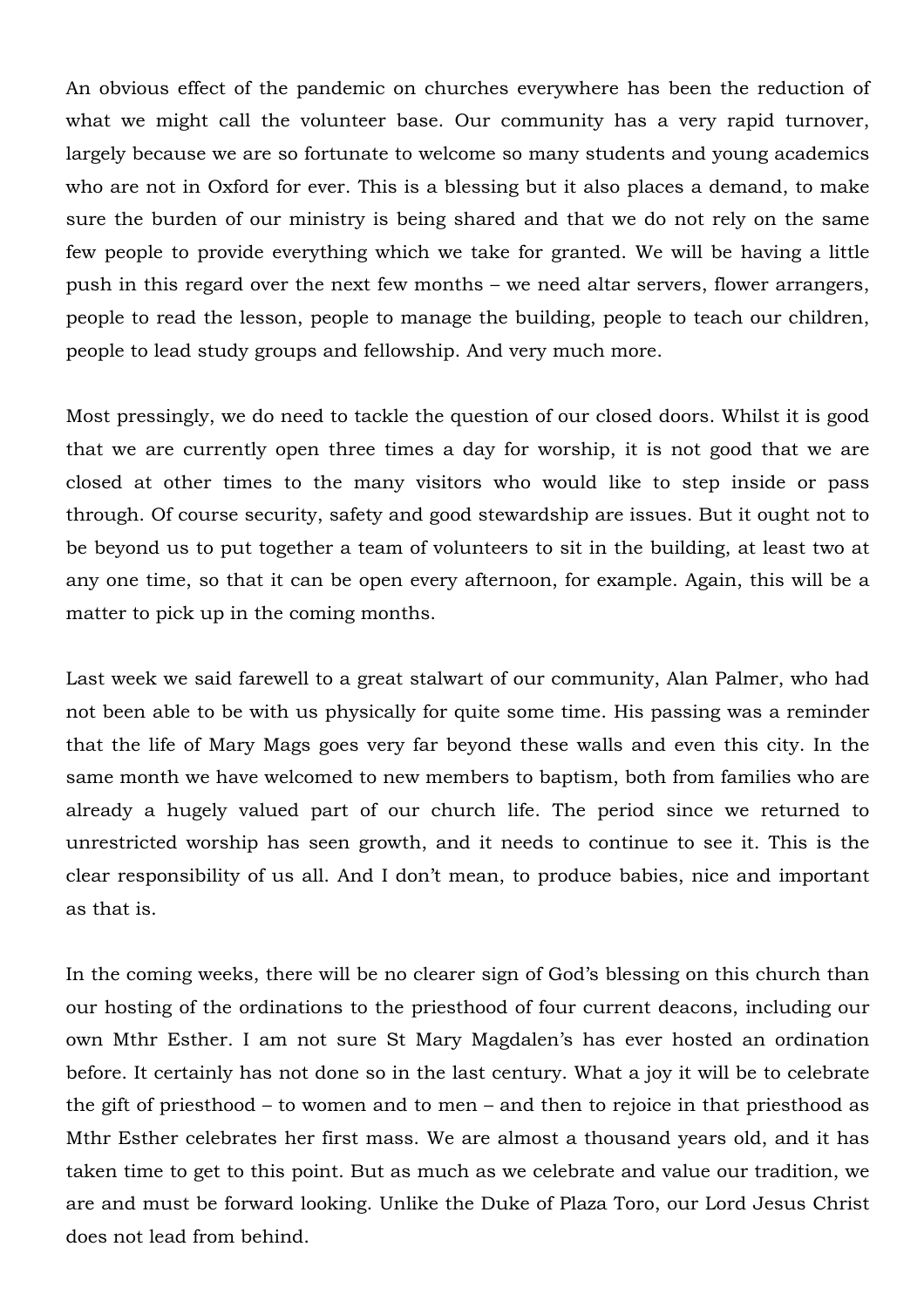#### **Intercessions**

*Please pray for the long-term sick and those in special need, among them:*

Jo Laity, Sr Mary Bernard, Sophie Brown, Pamela Rogers, Sophie, Adrian, Ann, Alison, Johanna Merz, Maggie, Michael, Diana Arkwright, Gordon Scott, Michael Starford, Helen Bell, Jenny, Gladys Bushell, Beryl Dryden, Susan Barnes, Roy Dicker, John O'Leary, Jennifer Larcombe, Bob Guthrie, Eleanor Jamison.

### **Sunday readings**

Sunday 5th June: Acts 2.1-11; Romans 8.8-17; John 14.15-16, 23b-26 Sunday 12th June: Proverbs 8.22-31, Romans 5.1-5, John 16.12-15 Sunday 19th June: Zechariah 12.10-11; Galatians 3.26-29; Luke 9.18-24 Sunday 26th June: I Kings 19.16,19-20; Galatians 5.1,13-18; Luke 9.51-62